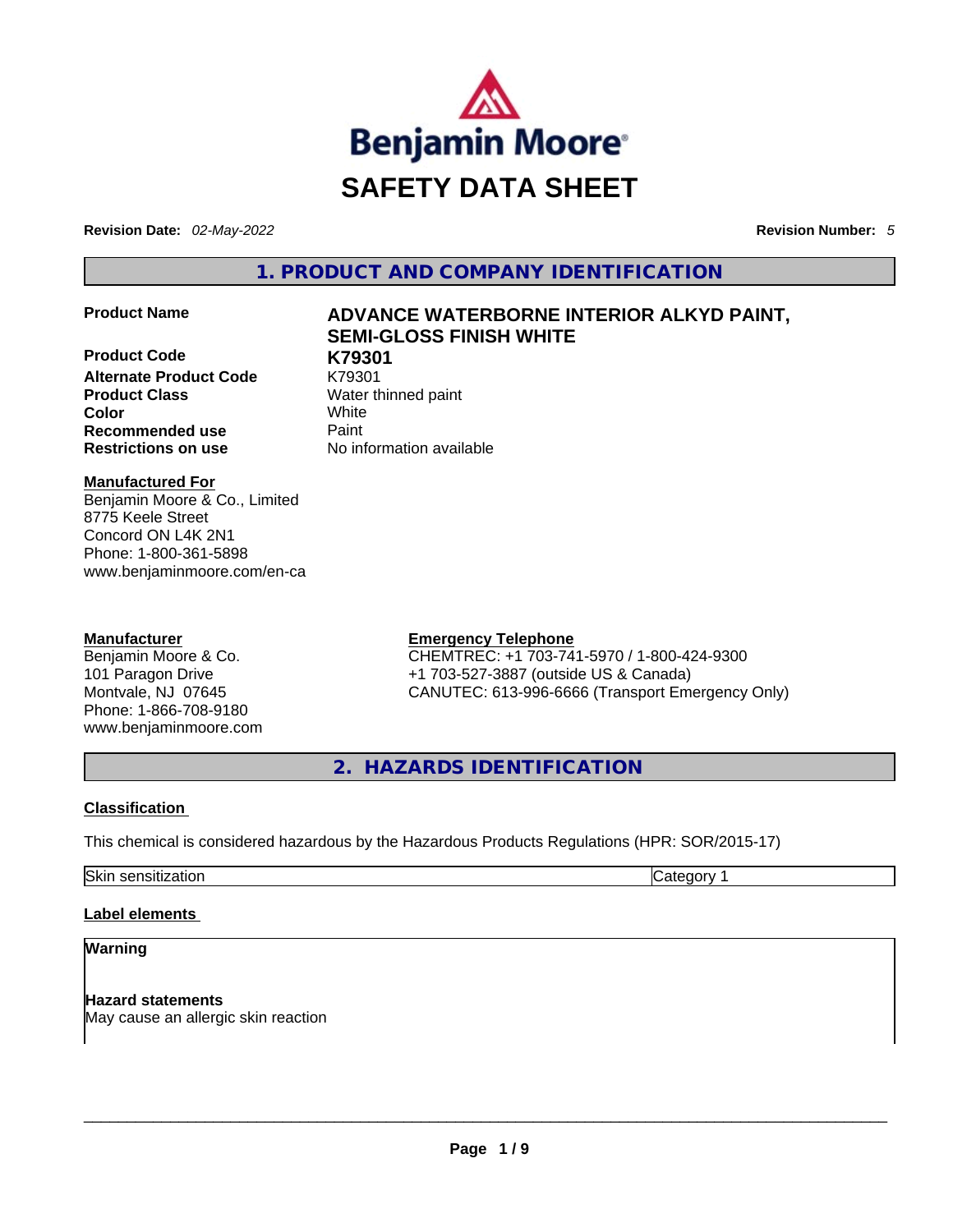

**Appearance** liquid **Odor 11** and **Odor 11** and **Odor 11** and **Odor 11** and **Odor 11** and **Odor** 11 and **Odor** 11 and **Odor** 11 and **Odor** 11 and **Odor** 11 and **Odor** 11 and **Odor** 11 and **Odor** 11 and **Odor** 11 and **Odor** 

#### **Precautionary Statements - Prevention**

Avoid breathing dust/fume/gas/mist/vapors/spray Contaminated work clothing should not be allowed out of the workplace Wear protective gloves

#### **Skin**

IF ON SKIN: Wash with plenty of soap and water If skin irritation or rash occurs: Get medical advice/attention Wash contaminated clothing before reuse

#### **Precautionary Statements - Disposal**

Dispose of contents/container to an approved waste disposal plant

#### **Other information**

No information available

**WARNING:** This product contains isothiazolinone compounds at levels of <0.1%. These substances are biocides commonly found in most paints and a variety of personal care products as a preservative. Certain individuals may be sensitive or allergic to these substances, even at low levels.

# **3. COMPOSITION INFORMATION ON COMPONENTS**

| <b>Chemical name</b>                         | <b>CAS No.</b> | Weight-%       | <b>Hazardous Material</b><br>Information Review Act date exemption granted<br>registry number<br>$(HMIRA$ registry #) | Date HMIRA filed and<br>(if applicable) |
|----------------------------------------------|----------------|----------------|-----------------------------------------------------------------------------------------------------------------------|-----------------------------------------|
| Titanium dioxide                             | 13463-67-7     | $10 - 30%$     |                                                                                                                       |                                         |
| Tetramethyl-5-decyne-4,7-diol,<br>$2,4,7,9-$ | 126-86-3       | $0.1 - 0.25\%$ |                                                                                                                       |                                         |

\*The exact percentage (concentration) of composition has been withheld as a trade secret

# **4. FIRST AID MEASURES**

**General Advice General Advice No hazards which require special first aid measures.** 

**Eye Contact <b>Rinse** thoroughly with plenty of water for at least 15 minutes and consult a physician.

**Skin Contact Number 2012 Wash off immediately with soap and plenty of water while**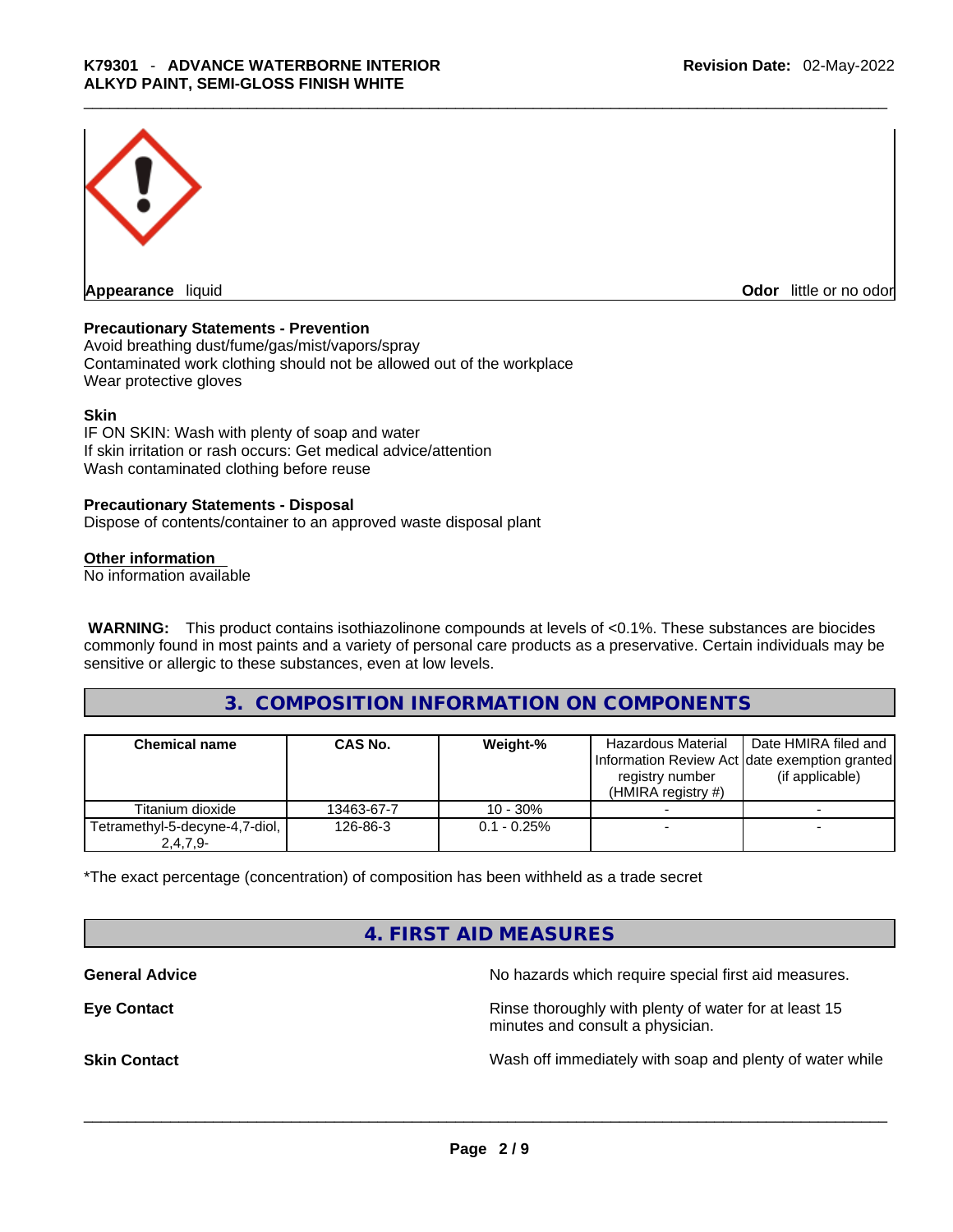|                                                                                  | removing all contaminated clothes and shoes. If skin<br>irritation persists, call a physician. Wash clothing before<br>reuse. Destroy contaminated articles such as shoes. |
|----------------------------------------------------------------------------------|----------------------------------------------------------------------------------------------------------------------------------------------------------------------------|
| <b>Inhalation</b>                                                                | Move to fresh air. If symptoms persist, call a physician.                                                                                                                  |
| Ingestion                                                                        | Clean mouth with water and afterwards drink plenty of<br>water. Consult a physician if necessary.                                                                          |
| <b>Most Important Symptoms/Effects</b>                                           | May cause allergic skin reaction.                                                                                                                                          |
| <b>Notes To Physician</b>                                                        | Treat symptomatically.                                                                                                                                                     |
|                                                                                  | 5. FIRE-FIGHTING MEASURES                                                                                                                                                  |
| <b>Suitable Extinguishing Media</b>                                              | Use extinguishing measures that are appropriate to local<br>circumstances and the surrounding environment.                                                                 |
| Protective equipment and precautions for firefighters                            | As in any fire, wear self-contained breathing apparatus<br>pressure-demand, MSHA/NIOSH (approved or equivalent)<br>and full protective gear.                               |
| <b>Specific Hazards Arising From The Chemical</b>                                | Closed containers may rupture if exposed to fire or<br>extreme heat.                                                                                                       |
| <b>Sensitivity to mechanical impact</b>                                          | N <sub>0</sub>                                                                                                                                                             |
| Sensitivity to static discharge                                                  | No                                                                                                                                                                         |
| <b>Flash Point Data</b><br>Flash point (°F)<br>Flash Point (°C)<br><b>Method</b> | Not applicable<br>Not applicable<br>Not applicable                                                                                                                         |
| <b>Flammability Limits In Air</b>                                                |                                                                                                                                                                            |
| Lower flammability limit:<br><b>Upper flammability limit:</b>                    | Not applicable<br>Not applicable                                                                                                                                           |
| <b>NFPA</b><br>Health: 1<br>Flammability: 0                                      | Instability: 0<br><b>Special: Not Applicable</b>                                                                                                                           |
| <b>NFPA Legend</b>                                                               |                                                                                                                                                                            |

- 0 Not Hazardous
- 1 Slightly
- 2 Moderate
- 3 High
- 4 Severe

*The ratings assigned are only suggested ratings, the contractor/employer has ultimate responsibilities for NFPA ratings where this system is used.* 

*Additional information regarding the NFPA rating system is available from the National Fire Protection Agency (NFPA) at www.nfpa.org.* 

# **6. ACCIDENTAL RELEASE MEASURES**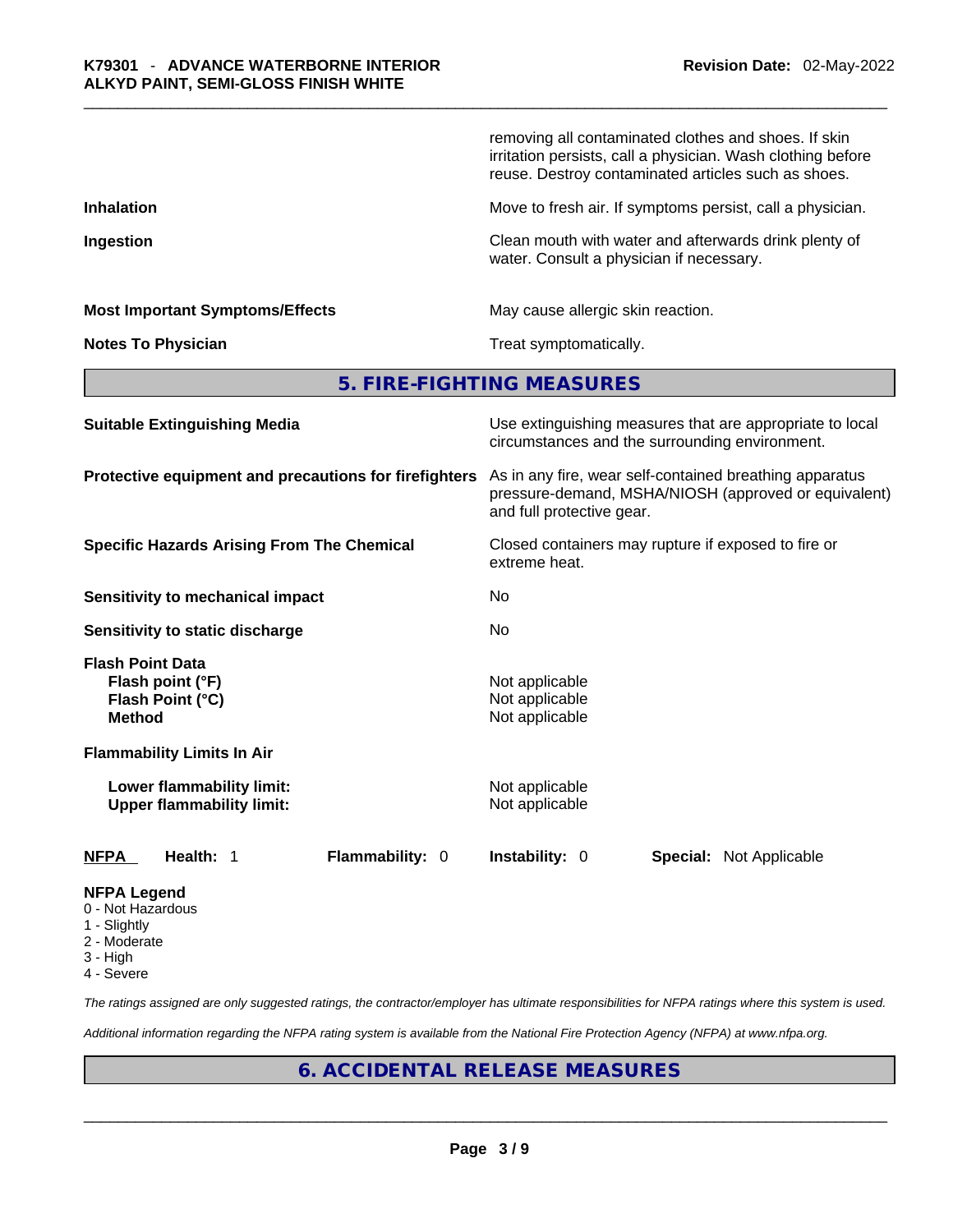**Personal Precautions Avoid contact with skin, eyes and clothing. Ensure Personal Precautions** adequate ventilation.

**Other Information Determined Intervention** Prevent further leakage or spillage if safe to do so.

**Environmental precautions** See Section 12 for additional Ecological Information.

**Methods for Cleaning Up Example 20 Soak** up with inert absorbent material. Sweep up and shovel into suitable containers for disposal.

## **7. HANDLING AND STORAGE**

**Handling Avoid contact with skin, eyes and clothing. Avoid breathing Handling Avoid breathing** vapors, spray mists or sanding dust. In case of insufficient ventilation, wear suitable respiratory equipment.

**Storage Example 20 Keep container tightly closed. Keep out of the reach of Keep** out of the reach of

**Incompatible Materials No information available No** information available

# **8. EXPOSURE CONTROLS/PERSONAL PROTECTION**

children.

#### **Exposure Limits**

| Chemical name    | <b>ACGIH TLV</b>         | Alberta                            | <b>British Columbia</b>                 | Ontario                         | Quebec              |
|------------------|--------------------------|------------------------------------|-----------------------------------------|---------------------------------|---------------------|
| Titanium dioxide | TWA: $10 \text{ mg/m}^3$ | <b>TWA</b><br>10 mg/m <sup>3</sup> | 10 mg/m $3$ - TWA<br>TWA<br>კ mɑ/m͡ - ¯ | <b>TWA</b><br>10 mg/m $3 \cdot$ | 10 mg/m $3$ - TWAEV |

#### **Legend**

ACGIH - American Conference of Governmental Industrial Hygienists

Alberta - Alberta Occupational Exposure Limits

British Columbia - British Columbia Occupational Exposure Limits

Ontario - Ontario Occupational Exposure Limits

Quebec - Quebec Occupational Exposure Limits

N/E - Not established

#### **Personal Protective Equipment**

**Engineering Measures Ensure** Ensure adequate ventilation, especially in confined areas.

**Eye/Face Protection Safety glasses with side-shields. Skin Protection Protection Protective gloves and impervious clothing. Respiratory Protection In case of insufficient ventilation wear suitable respiratory** equipment.

**Hygiene Measures Avoid contact with skin, eyes and clothing. Remove and Avoid contact with skin, eyes and clothing. Remove and Avoid contact with skin, eyes and clothing. Remove and** wash contaminated clothing before re-use. Wash thoroughly after handling.

# **9. PHYSICAL AND CHEMICAL PROPERTIES**

# **Appearance** liquid \_\_\_\_\_\_\_\_\_\_\_\_\_\_\_\_\_\_\_\_\_\_\_\_\_\_\_\_\_\_\_\_\_\_\_\_\_\_\_\_\_\_\_\_\_\_\_\_\_\_\_\_\_\_\_\_\_\_\_\_\_\_\_\_\_\_\_\_\_\_\_\_\_\_\_\_\_\_\_\_\_\_\_\_\_\_\_\_\_\_\_\_\_

**Page 4 / 9**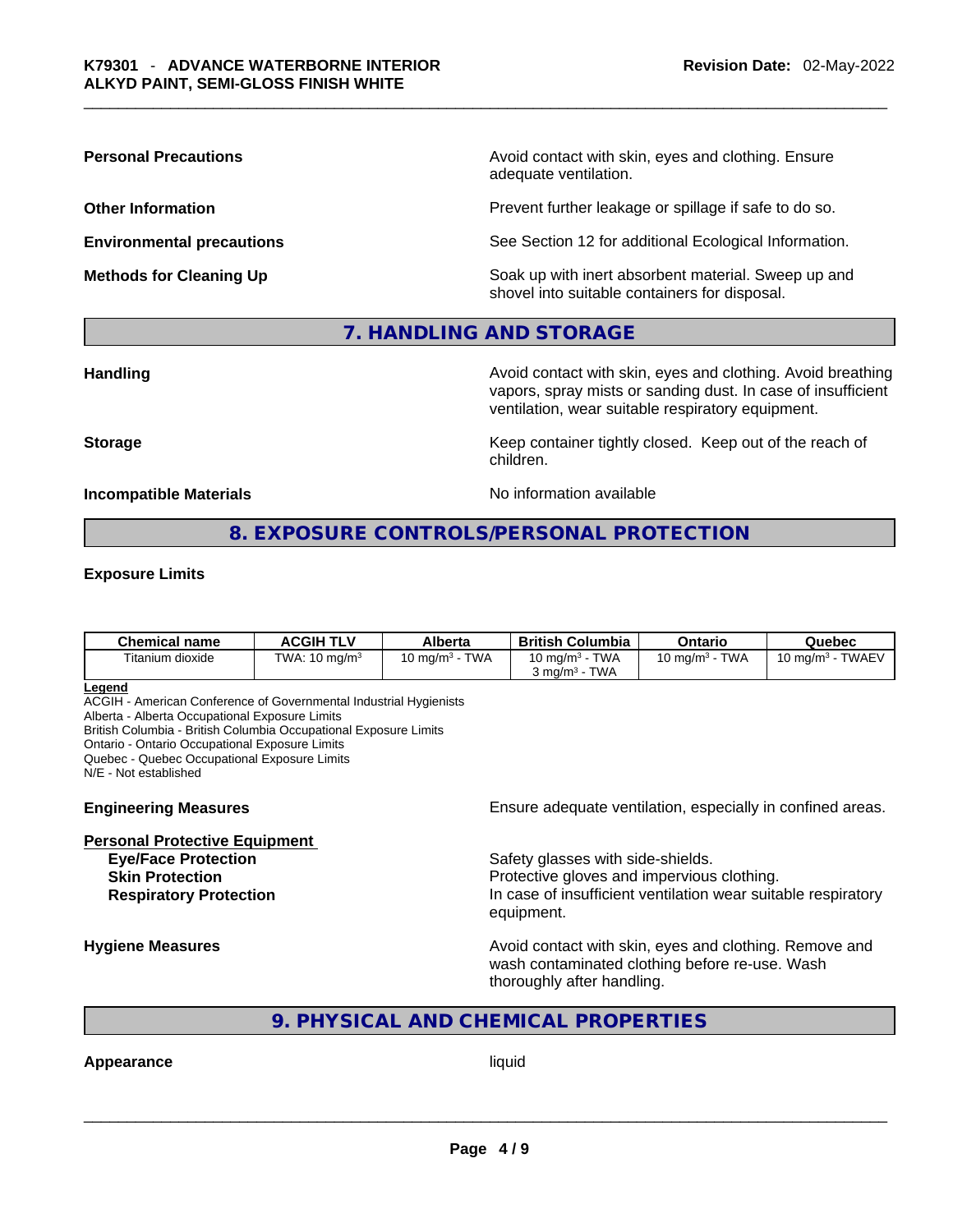**Odor little or no odor Odor Threshold No information available No information available Density (lbs/gal)** 10.8 - 10.9<br> **Specific Gravity** 1.29 - 1.31 **Specific Gravity pH**<br>
Viscosity (cps) The Contract Contract Contract Contract Contract Contract Contract Contract Contract Contract C<br>
No information available **Solubility(ies)** No information available in the solution of the solution of the solution available in the solution of the solution of the solution of the solution of the solution of the solution of the solution of the so **Water solubility Water Solubility**<br> **Evaporation Rate** Moinformation available **Vapor pressure**  No information available **Vapor pressure No information available Vapor density**<br> **We Solids**<br>
We Solid Wi, % Solids
2018 Wt. % Solids **Vol. % Solids** 30 - 40 **Wt. % Volatiles** 45 - 55 **Vol. % Volatiles** 60 - 70 **VOC Regulatory Limit (g/L)** < 50 **Boiling Point (°F)** 212 **Boiling Point (°C)** 100 **Freezing point (°F)** 32 **Freezing Point (°C)** 0 **Flash point (°F)** Not applicable **Flash Point (°C)** Not applicable **Method** Not applicable **Flammability (solid, gas)** Not applicable **Upper flammability limit:** Not applicable **Lower flammability limit:** Not applicable **Autoignition Temperature (°F)** No information available **Autoignition Temperature (°C)** No information available **Decomposition Temperature (°F)** No information available **Decomposition Temperature (°C)** No information available **Partition coefficient** No information available

**Viscosity (cps)** No information available **Evaporation Rate** No information available

# **10. STABILITY AND REACTIVITY**

| <b>Reactivity</b>                       | Not Applicable                           |
|-----------------------------------------|------------------------------------------|
| <b>Chemical Stability</b>               | Stable under normal conditions.          |
| <b>Conditions to avoid</b>              | Prevent from freezing.                   |
| <b>Incompatible Materials</b>           | No materials to be especially mentioned. |
| <b>Hazardous Decomposition Products</b> | None under normal use.                   |
| Possibility of hazardous reactions      | None under normal conditions of use.     |

# **11. TOXICOLOGICAL INFORMATION**

## **Product Information Information on likely routes of exposure**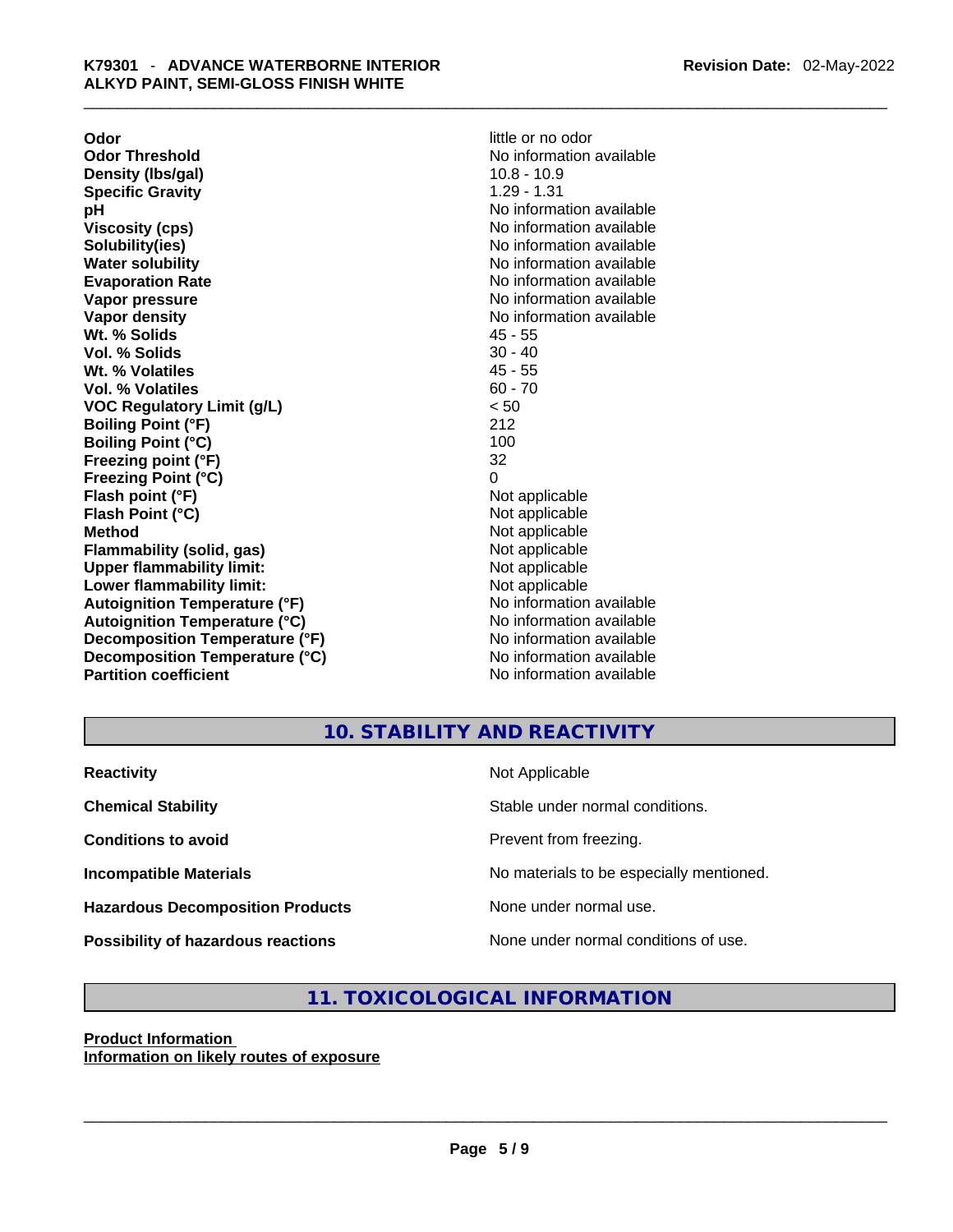| <b>Principal Routes of Exposure</b>                                                        | Eye contact, skin contact and inhalation.                                                                                                      |  |  |  |
|--------------------------------------------------------------------------------------------|------------------------------------------------------------------------------------------------------------------------------------------------|--|--|--|
| <b>Acute Toxicity</b><br><b>Product Information</b>                                        | No information available                                                                                                                       |  |  |  |
| Symptoms related to the physical, chemical and toxicological characteristics               |                                                                                                                                                |  |  |  |
| <b>Symptoms</b>                                                                            | No information available                                                                                                                       |  |  |  |
| Delayed and immediate effects as well as chronic effects from short and long-term exposure |                                                                                                                                                |  |  |  |
| Eye contact<br><b>Skin contact</b>                                                         | May cause slight irritation<br>Prolonged skin contact may cause skin irritation and/or<br>dermatitis. May cause sensitization by skin contact. |  |  |  |
| <b>Inhalation</b><br>Ingestion                                                             | May cause irritation of respiratory tract.<br>Ingestion may cause gastrointestinal irritation, nausea,<br>vomiting and diarrhea.               |  |  |  |
| <b>Sensitization</b>                                                                       | May cause an allergic skin reaction.                                                                                                           |  |  |  |
| <b>Neurological Effects</b>                                                                | No information available.                                                                                                                      |  |  |  |
| <b>Mutagenic Effects</b>                                                                   | No information available.                                                                                                                      |  |  |  |
| <b>Reproductive Effects</b>                                                                | No information available.                                                                                                                      |  |  |  |
| <b>Developmental Effects</b>                                                               | No information available.                                                                                                                      |  |  |  |
| <b>Target organ effects</b>                                                                | No information available.                                                                                                                      |  |  |  |
| <b>STOT - single exposure</b>                                                              | No information available.                                                                                                                      |  |  |  |
| <b>STOT - repeated exposure</b>                                                            | No information available.                                                                                                                      |  |  |  |
| Other adverse effects                                                                      | No information available.                                                                                                                      |  |  |  |
| <b>Aspiration Hazard</b>                                                                   | No information available.                                                                                                                      |  |  |  |

**Numerical measures of toxicity**

**The following values are calculated based on chapter 3.1 of the GHS document**

| <b>ATEmix (oral)</b>   | 40192 mg/kg  |
|------------------------|--------------|
| <b>ATEmix (dermal)</b> | 160101 mg/kg |

## **Component Information**

| Chemical name                  | Oral LD50             | Dermal LD50           | Inhalation LC50       |
|--------------------------------|-----------------------|-----------------------|-----------------------|
| Titanium dioxide               | $> 10000$ mg/kg (Rat) | -                     |                       |
| 13463-67-7                     |                       |                       |                       |
| Tetramethyl-5-decyne-4,7-diol, | > 500 mg/kg (Rat)     | > 1000 mg/kg (Rabbit) | $>$ 20 mg/L (Rat) 1 h |
| $2,4,7,9-$                     |                       |                       |                       |
| 126-86-3                       |                       |                       |                       |

#### **Chronic Toxicity**

#### **Carcinogenicity**

*The information below indicates whether each agency has listed any ingredient as a carcinogen:.* 

| <b>Chemical name</b>                                                                                              | <b>IARC</b>                    | <b>NTP</b> |
|-------------------------------------------------------------------------------------------------------------------|--------------------------------|------------|
|                                                                                                                   | 2B - Possible Human Carcinogen |            |
| Titanium dioxide                                                                                                  |                                |            |
| • Although IARC has classified titanium dioxide as possibly carcinogenic to humans (2B), their summary concludes: |                                |            |

• Although IARC has classified titanium dioxide as possibly carcinogenic to humans (2B), their summary concludes: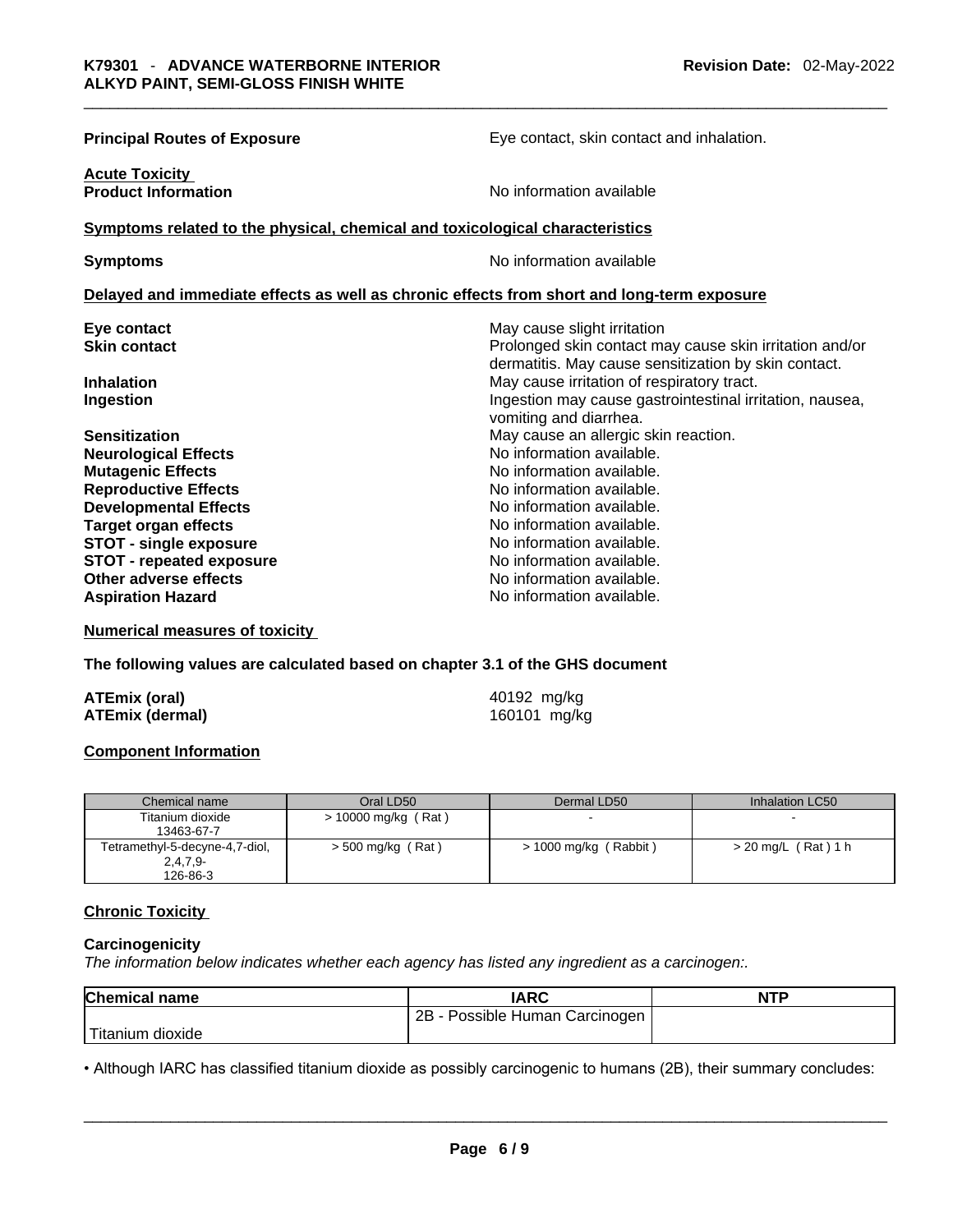bound to other materials, such as paint."

#### **Legend**

IARC - International Agency for Research on Cancer NTP - National Toxicity Program OSHA - Occupational Safety & Health Administration

**12. ECOLOGICAL INFORMATION** 

# **Ecotoxicity Effects**

The environmental impact of this product has not been fully investigated.

# **Product Information**

# **Acute Toxicity to Fish**

No information available

## **Acute Toxicity to Aquatic Invertebrates**

No information available

# **Acute Toxicity to Aquatic Plants**

No information available

## **Persistence / Degradability**

No information available.

#### **Bioaccumulation**

No information available.

#### **Mobility in Environmental Media**

No information available.

#### **Ozone**

No information available

# **Component Information**

#### **Acute Toxicity to Fish**

Titanium dioxide  $LC50:$  > 1000 mg/L (Fathead Minnow - 96 hr.) Tetramethyl-5-decyne-4,7-diol, 2,4,7,9- LC50: 42 mg/L (Carp (Cyprinus carpio) - 24 hr.)

# **Acute Toxicity to Aquatic Invertebrates**

Tetramethyl-5-decyne-4,7-diol, 2,4,7,9- LC50: 91 mg/L (Daphnia magna - 48 hr.)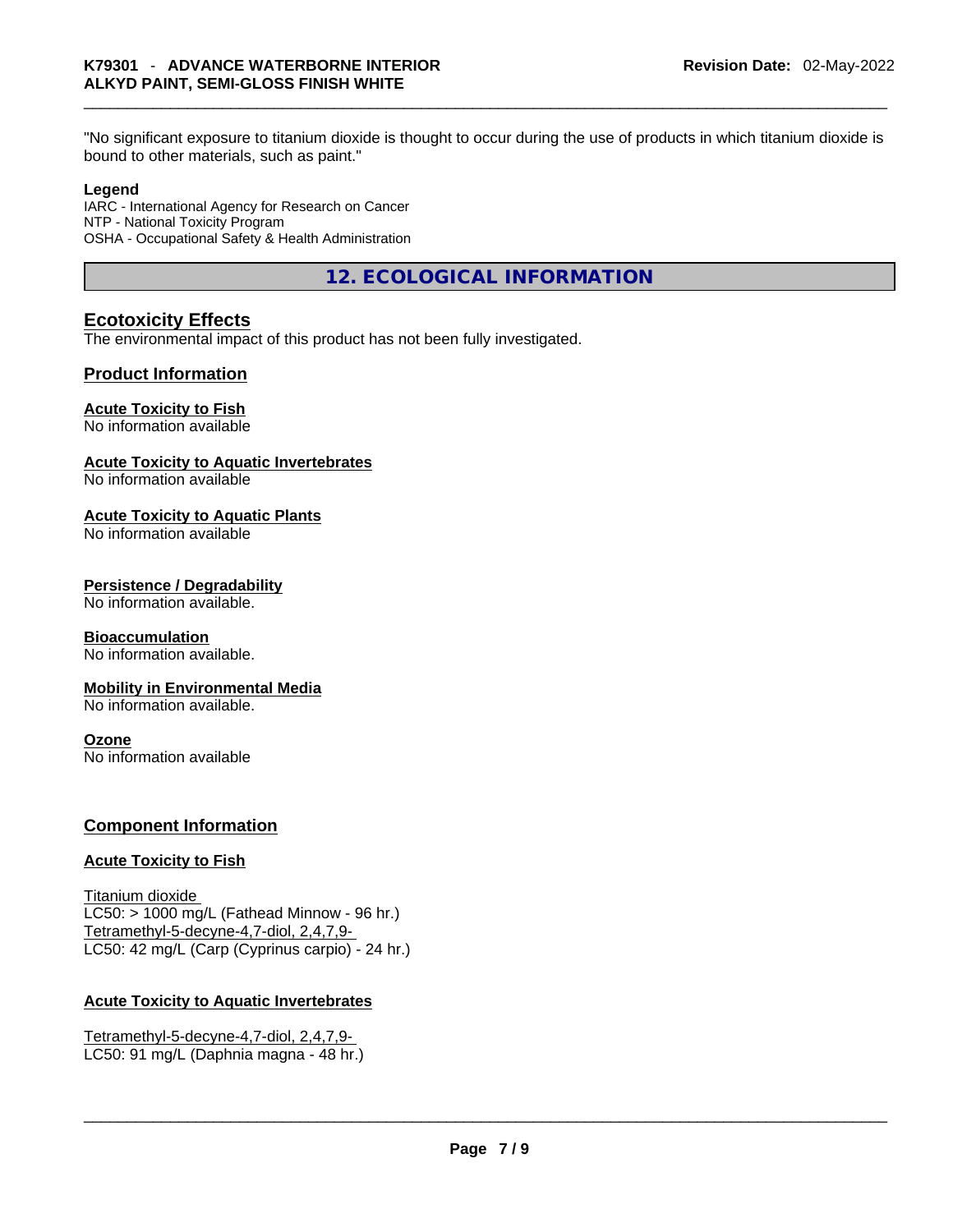## **Acute Toxicity to Aquatic Plants**

Tetramethyl-5-decyne-4,7-diol, 2,4,7,9- EC50: 82 mg/L (Algae (Selenastrum capricornutum) - 72 hrs.)

# **13. DISPOSAL CONSIDERATIONS**

Waste Disposal Method **Waste Disposal Method Dispose of in accordance with federal, state, provincial,** and local regulations. Local requirements may vary, consult your sanitation department or state-designated environmental protection agency for more disposal options.

## **14. TRANSPORT INFORMATION**

**TDG** Not regulated

**ICAO / IATA** Not regulated

**IMDG / IMO** Not regulated

# **15. REGULATORY INFORMATION**

# **International Inventories**

| <b>TSCA: United States</b> | Yes - All components are listed or exempt. |
|----------------------------|--------------------------------------------|
| <b>DSL: Canada</b>         | No - Not all of the components are listed. |
|                            | One or more component is listed on NDSL.   |

# **National Pollutant Release Inventory (NPRI)**

#### **NPRI Parts 1- 4**

This product contains the following Parts 1-4 NPRI chemicals:

*None*

#### **NPRI Part 5**

This product contains the following NPRI Part 5 Chemicals:

*None*

#### **WHMIS Regulatory Status**

This product has been classified in accordance with the hazard criteria of the Hazardous Products Regulations (HPR) and the SDS contains all the information required by the HPR. \_\_\_\_\_\_\_\_\_\_\_\_\_\_\_\_\_\_\_\_\_\_\_\_\_\_\_\_\_\_\_\_\_\_\_\_\_\_\_\_\_\_\_\_\_\_\_\_\_\_\_\_\_\_\_\_\_\_\_\_\_\_\_\_\_\_\_\_\_\_\_\_\_\_\_\_\_\_\_\_\_\_\_\_\_\_\_\_\_\_\_\_\_